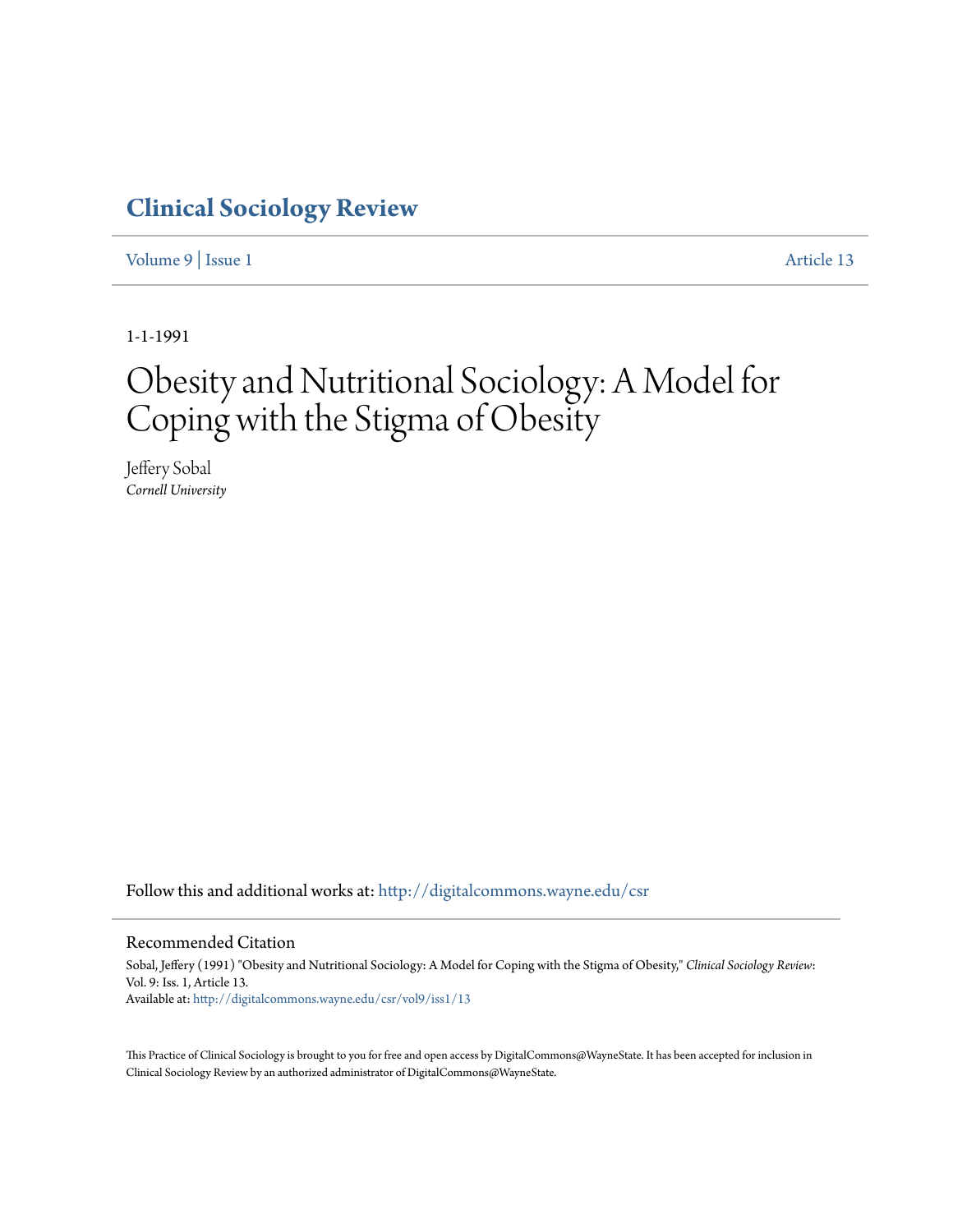# Obesity and Nutritional Sociology: A Model for Coping with the Stigma of Obesity

*Jeffery Sobal Division of Nutritional Sciences, Cornell University*

#### ABSTRACT

Nutritional sociology uses sociological theories and methods to study and influence food patterns, eating habits, and nutrition. Obesity and weight loss are important topics in nutritional sociology, and stigmatization of the obese is a long-standing interest. Most past sociological work has only described stigmatization, rather than developing ways to facilitate coping with it. A model for coping with the stigma of obesity is presented here. The model includes four components: Recognition, Readiness, Reaction, and Repair. Recognition involves awareness of the stigma of obesity and understanding about stigmatization. Readiness involves anticipation that stigmatization may occur in specific settings or by some people, and preparation for and prevention of stigmatizing acts. Reaction involves immediate and long-term coping techniques to deal with a stigmatizing act. Repair involves the recovery from stigmatization and attempts at restitution and reform of the stigmatizing actions of others. This model uses a sociological perspective to develop strategies for dealing with stigmatization, which differs from a medical model for dealing with obesity. This sociological model for helping people cope with the stigma of obesity may also be useful with other types of stigmas.

Nutritional sociology is the application of sociological theories and methods to study and influence food patterns, eating habits, and nutrition. Obesity is an important topic within nutritional sociology, with considerable attention

This analysis was partially supported by funding from New York State Hatch Project NY(C)–399404. The author thanks Bruce DeForge and W. Alex McIntosh for helpful suggestions. An earlier version of the paper was presented to the Eastern Sociological Society in Providence, Rhode Island, in April 1991.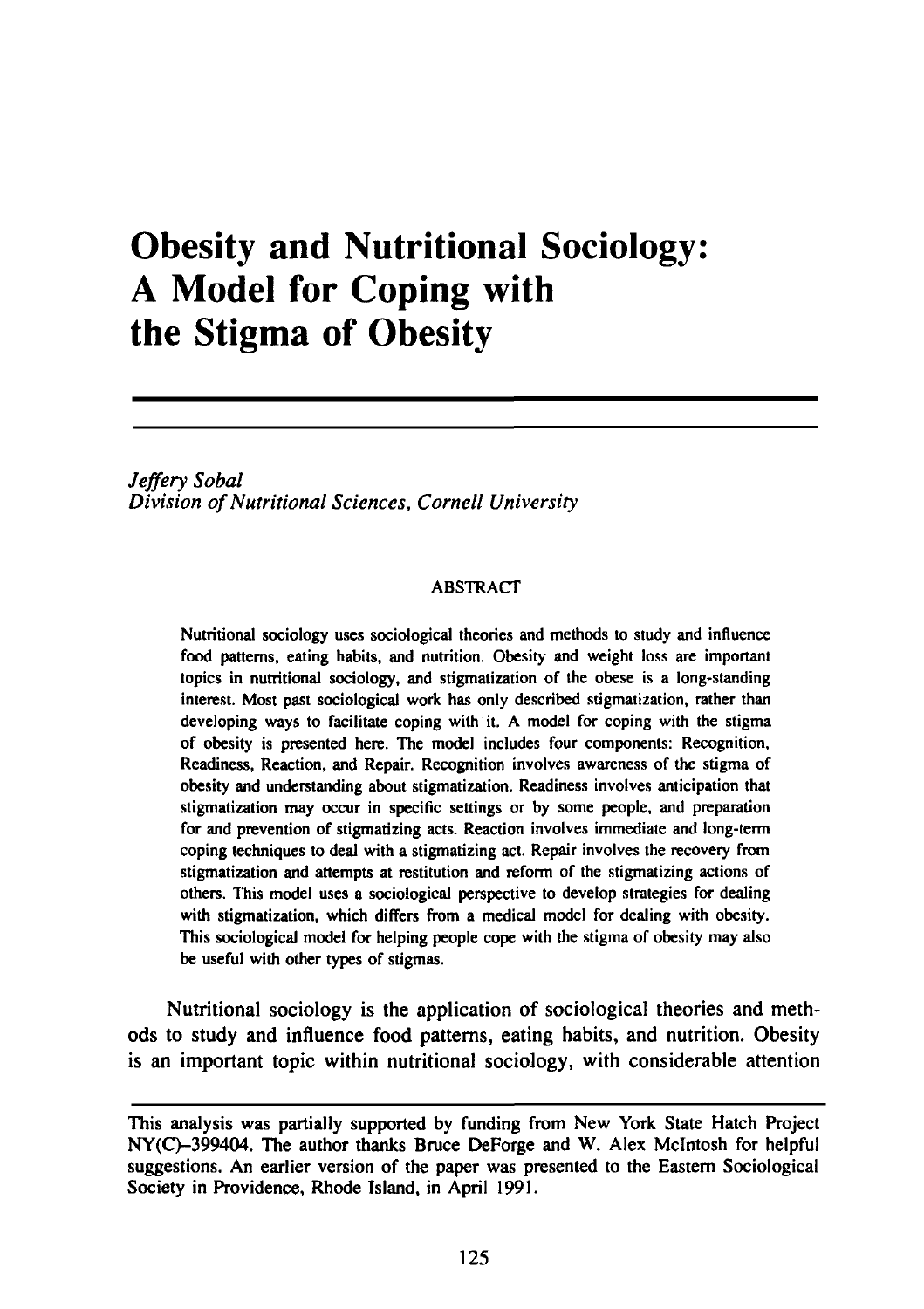being paid to overweight and weight loss *by* sociologists. Examples include examination of patterns of obesity according to socioeconomic status or marital status (Sobal, 1984a; Sobal and Stunkard, 1989), investigation of foods seen as "diet" or fattening (Sobal and Cassidy, 1987, 1990), and the study of weight loss groups and organizations (Allon, 1973a, 1975, 1979a; Laslett and Warren, 1975; Millman, 1980; Sussman, 1956a, 1956b). Using the distinction developed by Straus (1957), little sociological work on obesity involves the applied practice of sociology *in* nutrition, as compared to the academic study of the sociology *of* nutrition (Murcott, 1983, 1988).

Stigmatization of the obese is a long-standing interest of sociologists. Most past sociological work on the topic has only described Stigmatization, rather than developed ways to assist in coping with Stigmatization. Sociological work on obesity and stigmatization has much unrealized potential applicability for sociological practice. This paper will review existing knowledge about the stigmatization of obesity, and will then present a four-component model that can be used to assist people in coping with the stigma of obesity.

The concept of stigmatization was developed by Goffman (1963) to describe negative reactions to many conditions, including obesity, mental illness, cancer, AIDS, disabilities, etc. The concept has received extremely wide attention in the social and health sciences. Despite the wide appreciation of the insightfulness of the idea, the concept of stigma has primarily been applied only to the extent of recognizing that a condition is stigmatized. Little further elaboration of specific techniques for coping with stigmatization or ways of assisting others in coping with their stigmatization has been developed. Theoretical work on stigmatization can be clinically applied to stigmatized conditions by sociological practitioners to assist others in overcoming and coping with it.

Sociology is very good at defining, describing and disseminating insightful and powerful concepts such as stigma, but has largely left the development of ways to deal with these issues to other applied disciplines such as clinical psychology, social work, nursing and medicine. Work on stigmatization by anthropologists (Ablon, 1981) and psychologists (Ainlay, Becker, and Coleman, 1986; Herman, Zanna and Higgins, 1986; Jones, Farina, Hastorf, Markus, Miller and Scott, 1984) has not gone much beyond the efforts of sociologists in developing models for applying knowledge about stigmas. The growing areas of clinical sociology and applied sociological practice can fill that gap.

A stigma is usually like the weather: everybody is talking about it but nobody is doing anything about it. Many sociologists have described the concept of stigma and how, when, where and to whom it applies, but have put little effort into helping stigmatized individuals cope with Stigmatization and present little guidance for people helping others to deal with it. Description exists for how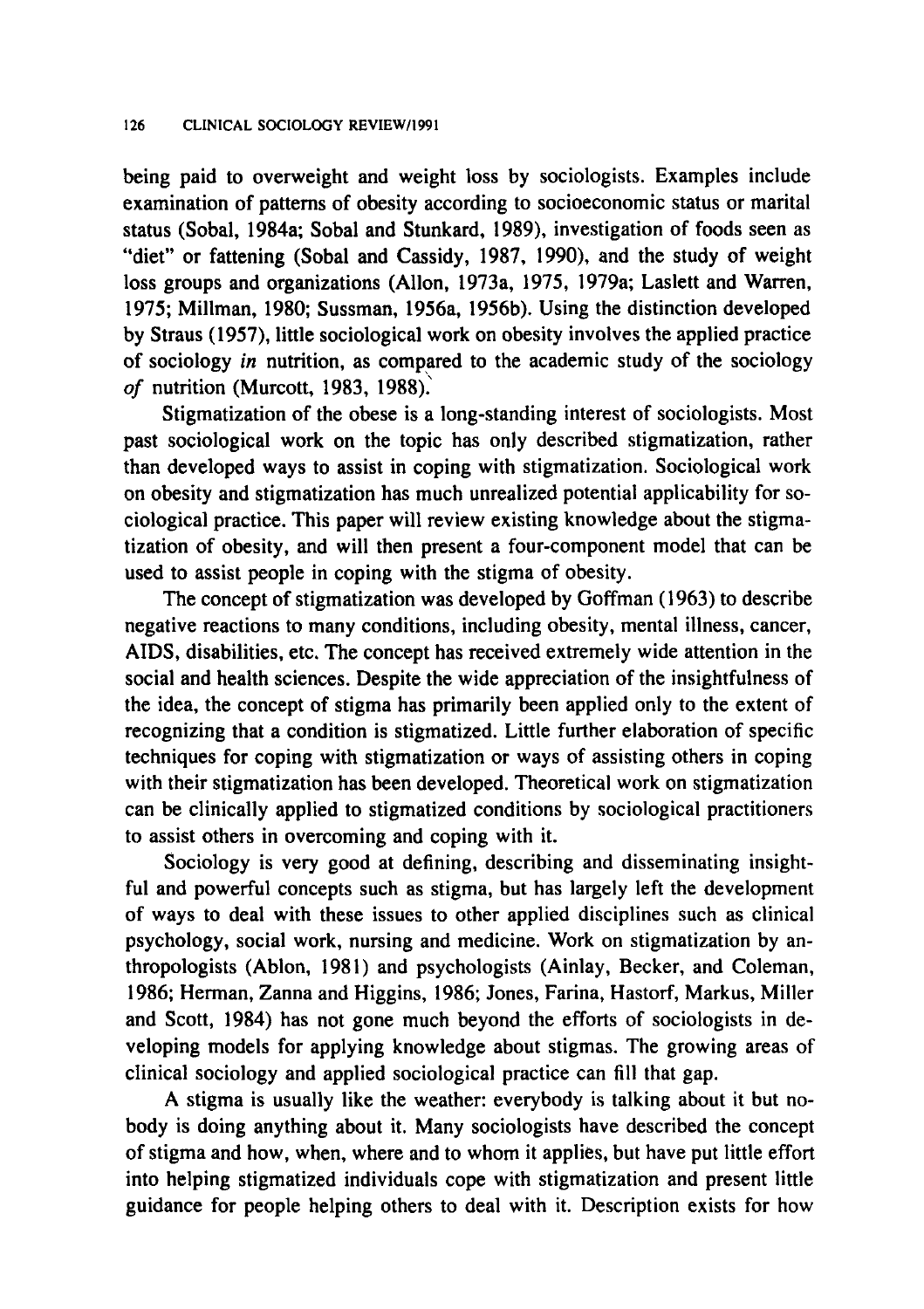victims of various types of stigmatization manage their stigmas (Beuf, 1990; Boutte, 1987; Gramling and Forsyth, 1987; Gussow and Tracy, 1968; Hilbert, 1984; Schneider and Conrad, 1983; Wahl and Harman, 1989; Weitz, 1990), including methods of concealing or selectively revealing stigmas, denial, withdrawal, intellectualization, anger, changing social networks, enhancing social support, gathering factual information, educating those who stigmatize, acting with bravado, and developing militancy. However, such activities remain largely descriptive, with some exceptions (Beuf, 1990), and make little effort in applying these coping techniques to actually help people cope with stigmatization.

### **The Stigmatization of Obesity**

Obesity is defined as an "excess" of body fat, although any cutoff distinguishing obese and nonobese individuals is purely arbitrary because body fat is distributed in a continuum similarly to other physical characteristics in populations such as height (Sobal and Muncie, 1990). There is a consensus in the medical community that obesity is associated with a variety of health risks, and most health professionals believe that their patients should not become obese and that those who are obese should lose weight (Sobal and Muncie, 1990).

In addition to the medical problems associated with obesity, there is severe negative evaluation of obesity in modem Western societies, particularly the United States. Social values about obesity in modern societies are generally negative, contrasting with the positive evaluations of fatness in most cultures (Brown and Konner, 1987). Ritenbaugh (1982) suggests that obesity is a culturebound syndrome that is only seen as a problem in modern, Westernized societies. The social and psychological problems associated with obesity may be as great as physiological maladies (Sobal and Muncie, 1990).

Most work on obesity has used the medical model, which assumes that the problem lies in the obese individual and weight loss is the solution. By contrast, a sociological model may reframe the issue by assuming that the problem of obesity may lie in societal reaction to obese individuals and that solutions other than weight loss may be useful. These two models may function together in some cases and be complementary, while at other times they may conflict.

The stigmatization of obesity in both children and adults has been frequently described during recent decades (Allon, 1973b, 1979b, 1981; Cahnman, 1968; DeJong, 1980; Goodman, Dornbusch, Richardson, and Hastorf, 1963; Hiller, 1981; Jarvie, Lahey, Graziano, and Framer, 1983; Kalisch, 1972; Laslett and Warren, 1975; Richardson, Goodman, Hastorf and Dornbusch, 1961; Siegelman, Miller and Whitworth, 1986; Sobal, 1984b; Tobias and Gordon, 1980; Weiner, Perry and Magnusson, 1988). Beyond stigmatization, discrimination against the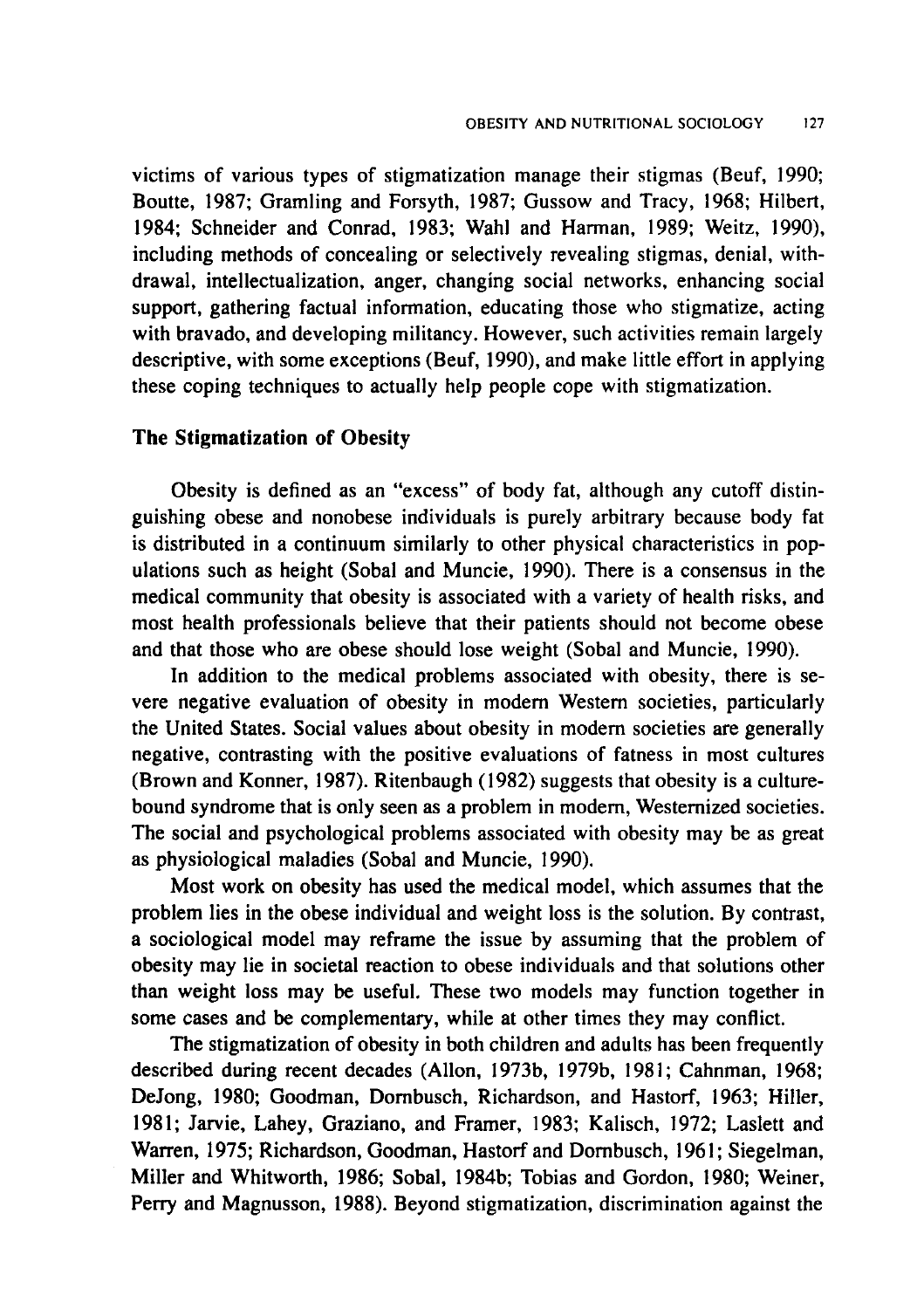obese has been documented in access to college education (Canning and Mayer, 1966), employment (Harris, Harris and Bochner, 1982; Larkin and Pines, 1979; Matusewitch, 1983; Benson, et al, 1980), earnings (McClean and Moon, 1980), job promotions (Hinkle, et al, 1968) and housing (Karris, 1977). Weight discrimination is emerging as an issue of sufficient importance to be discussed in the legal literature (Baker, 1984). Physicians (Maddox, Bach and Liederman, 1968; Maddox and Liederman, 1969; Maiman, et al, 1979; Najman and Monro, 1982; Price, et al, 1987), as well as medical students (Blumberg and Mellis, 1985), medical residents (Brotman, Stern and Herzog, 1984), and rehabilitation counselors (Kaplan, 1982; Kaplan and Thomas, 1981) have negative attitudes toward the obese. Stigmatization of obesity appears to be pervasive and frequently denies obese individuals access to social roles and various opportunities.

Stigmatization of obesity can be dealt with on two levels: psychological and sociological. Psychologically, specific individuals are stigmatized and the unit of analysis is the person. Obese individuals can be assisted in coping with stigmatization using one-on-one counseling or small group discussions. Sociologically, institutions and social processes promote and enhance stigmatization of the obese and the unit of intervention becomes a collective one. Here, interventions can deal with organizations or provide broad education and attitude change interventions. Dealing with Stigmatization on both levels is important.

Considering the issue of obesity requires a differentiation among stigmas, stigmatization, and stigmatizing acts. Stigmas are qualities, attributes or characteristics that may receive negative evaluations from others. Stigmatization is the negative reaction by others to a specific stigma. Thus, a stigma is the negatively valued condition, while stigmatization is the interaction process of someone responding negatively to that condition. Stigmatizing acts are specific negative behaviors or communications involved in stigmatizing actions or events. The example here will be obesity, although a wide variety of conditions exist as stigmas (Goffman, 1963; Jones, et al, 1984; Weiner, Perry, and Magnusson, 1988). While stigmas vary, the process of Stigmatization and stigmatizing acts share many commonalities across specific stigmas. With these commonalities in mind, a model for coping with the stigma of obesity will be described which may be generalizable to other stigmatized traits.

## **A Model for Coping with Stigmatization**

A four component-model for coping with Stigmatization will be described here for dealing with obesity. The components include (1) Recognition, (2) Readiness, (3) Reaction, and (4) Repair, combining to form an integrated model (Table 1). This model was developed through observation and work in medical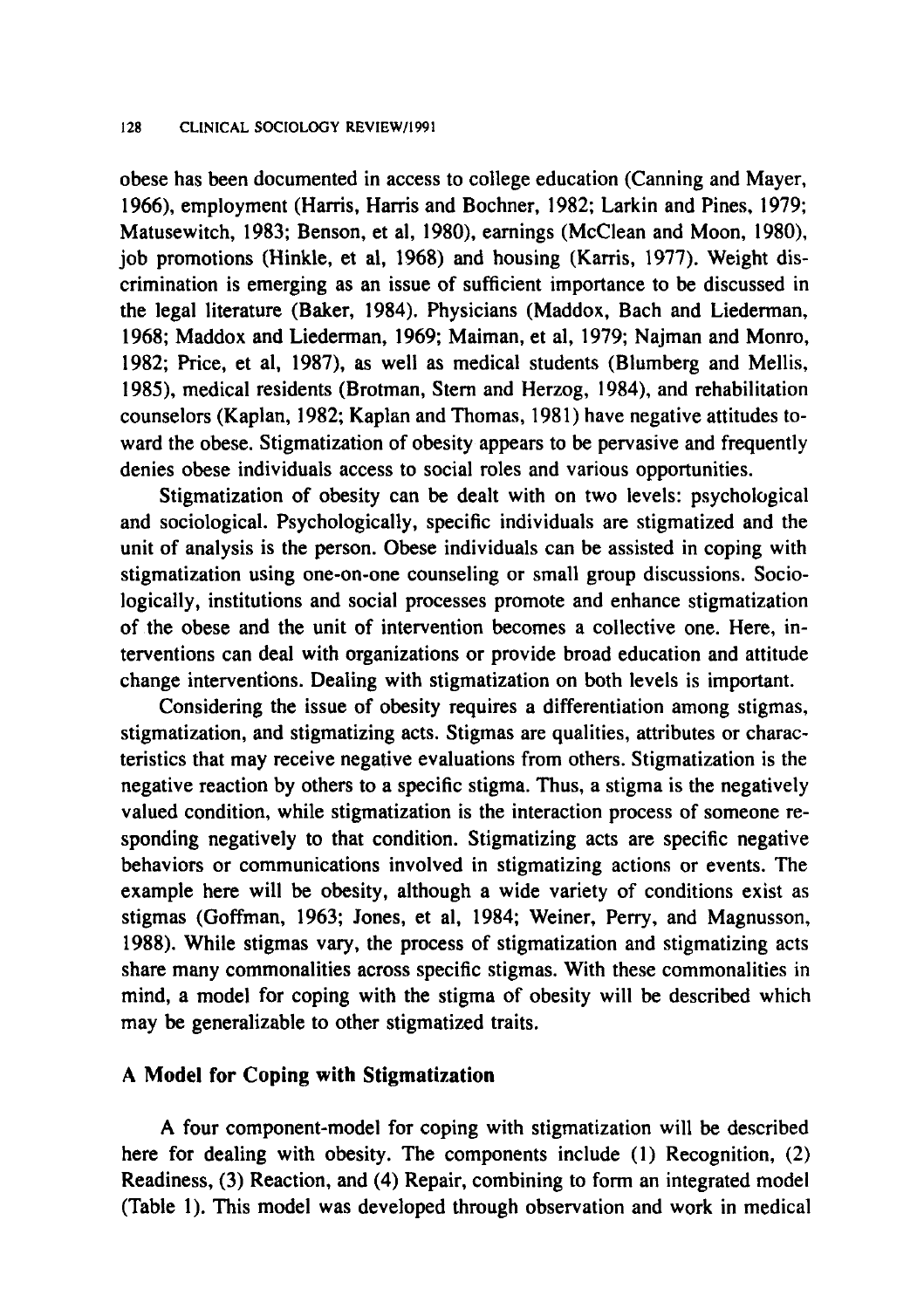settings; teaching medical students, physicians and nutritionists about obesity and stigmatization; work with obesity and obese people in practice and research; and examining the literature on stigmas.

#### **Table 1.**

A Four-Component Model for Coping with Stigmatization of Obesity

- 1. Recognition
	- Development of awareness that obesity is stigmatized
	- Gaining insight, information, and understanding about stigma
- 2. Readiness
	- Anticipating settings and people involved in stigmatization
	- Preparation for stigmatizing acts
	- Prevention of stigmatization by information/exposure control
- 3. Reaction
	- Immediate coping with stigmatizing acts
	- Longer term coping with stigmatizing acts
- 4. Repair
	- Repair of problems from stigmatizing acts
	- Recovery from problems resulting from stigmatization
	- Restitution and compensation from stigmatization
	- Reform of stigmatizing actions and values of others

#### Recognition

The most basic component is recognition of stigmatization, which involves awareness that obesity is a stigmatizable condition and that an obese person may be a target of stigmatizing acts. Recognition involves insight and understanding that obese people are vulnerable to stigmatization, and information and knowledge about the extent and type of stigmatization that may occur. Sociologists have written about stigmatization in the professional literature, but this only led to recognition of the issue among other social scientists. Relatively little sociological attention has been given to describing stigmatization to individuals who are stigmatized, educating the public about stigmatization, or helping professionals who deal with people with stigmas.

Presenting the concepts of stigma and stigmatization of obesity can be done by making parallels with other stigmatized conditions, providing insight and similar examples for clients. Discussing stigmatization of AIDS patients, who carry one of the greatest stigmas of any group in society (Herek and Glunt, 1988), can be used to demonstrate the concept of stigma. Giving examples of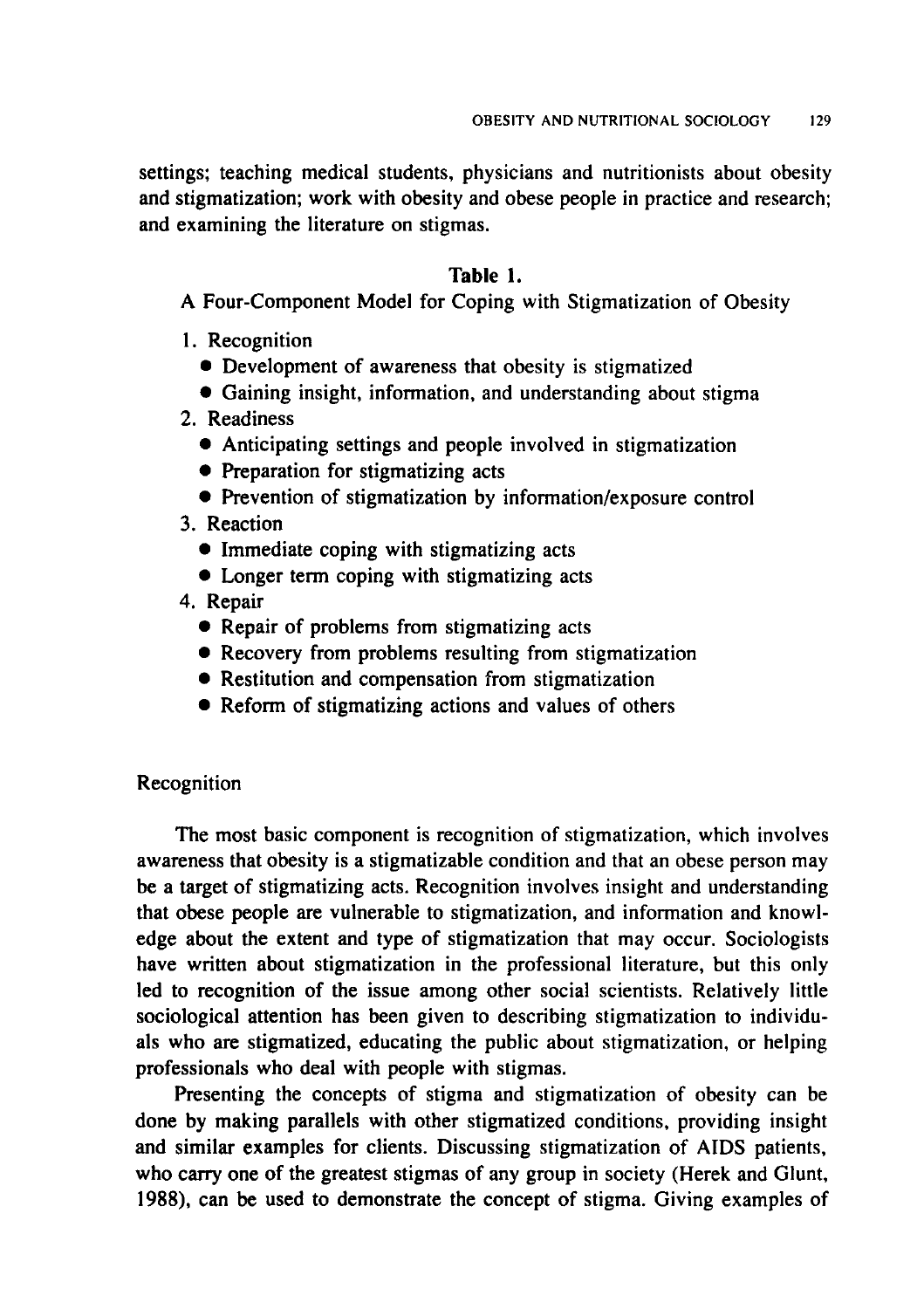other types of stigmas shows how the U.S culture focuses on normalcy and is often unaccepting of deviation from the norm. Discussing stigmatization of other conditions also shows how obesity may be similar to and different from other states, which assists in putting the problem into perspective. Obesity is a physical stigma that is fairly easily observed despite the use of clothing or other means to hide or minimize fatness. By contrast, stigmas such as AIDS or schizophrenia may be concealable and only selectively (or inadvertently) revealed. Recognizing that stigmas may or may not be selectively visible is a key insight for obese people who desire to modify or control display of their stigma.

A problem in recognition is avoiding denial about stigmatization. For example, one obese patient in a medical clinic was aware that she was sometimes stigmatized because of her race, but at first was unwilling to consider the possibility that her weight could be treated similarly. After some discussion she saw that thinking about her weight in the same way she thought about her ethnic background could provide insights into dealing with how others treated her weight.

Recognition of the existence of stigmatization of obesity involves awareness that people are vulnerable to labeling because of their weight. Such labeling may vary in extent based on the level of obesity of the person, as well as varying in intensity of stigmatization by actions of others. Helping people recognize that stigmas exist and are not uniform provides them with information and insight into stigmatization. It operates as a first step in dealing with stigmas by raising consciousness about stigmatization.

# Readiness

To effectively cope with stigmatization, a person must anticipate situations and incidents where stigmatization may occur and be ready to deal with them. Such preparation is a key step in coping with stigmatization, permitting obese people to be proactive rather than reactive in potentially stigmatizing interactions. Preparation can involve cognitive or actual rehearsal of stigmatizing events. An obese person can practice reactions to deal with various stigmatizing acts, whether they are verbal, nonverbal, intentional, etc. This type of role play can be highly useful preparation for stigmatization.

Anticipatory guidance about facing stigma can be provided. This can help an obese person move beyond simply recognizing they may face problems in the way others deal with their weight into developing strategies to deal with these problems. A review of past stigmatizing acts involving a particular person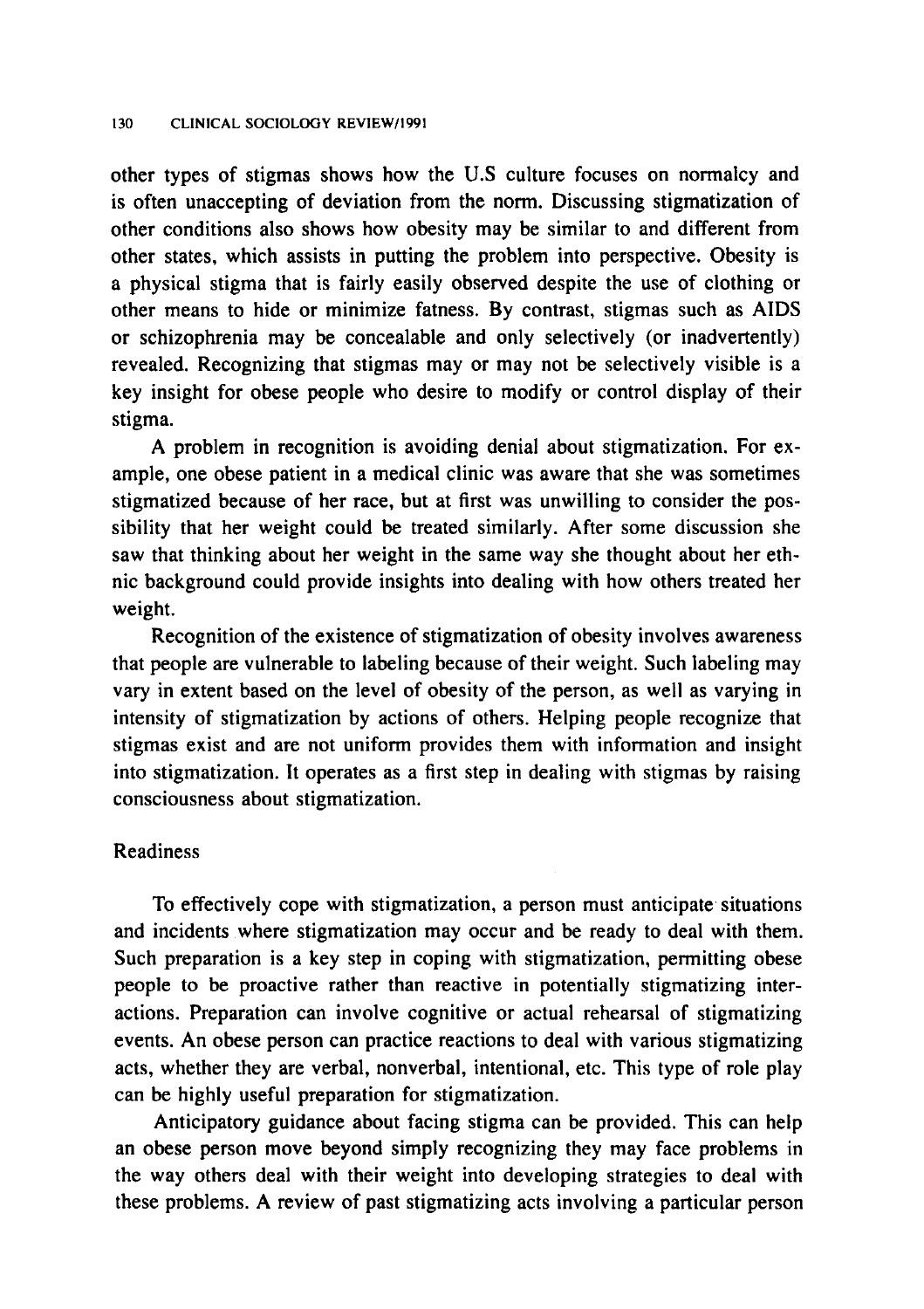can be used as a basis for developing ways of dealing with similar events in the future.

Sources of stigmatization may be differentiated and different preparations made for various types. Beuf (1990) groups potentially stigmatizing sources into four categories: total strangers, acquaintances and peers, close friends and family members, and professionals. Readiness for different types and amounts of stigmatization from each of these sources needs to be anticipated by obese people, along with the preparation important for the range of stigmatizing acts from staring to verbal ridicule.

Readiness can occur both for the obese person, who may be a victim of stigmatizing acts, and also for the obese person's spouse, friends, or others who may be present and capable of providing assistance. Knowing that sympathetic and supportive others are aware of stigmatization and can assist the obese person during a stigmatizing act provides important social support for a person during a time of stress. Organizations and institutions have developed policies prohibiting weight discrimination which provide readiness for dealing with instances of stigmatization as they occur.

An important part of readiness is knowledge about the stigma to which others are reacting. The more a person understands about his or her own obesity, including nutritional and medical information, the more that person is ready to react to any negative responses of others. Relevant factual information and research findings are useful in dealing with other types of stigmas (Wahl and Harmon, 1989), and the same is true of obesity.

Prevention of a stigmatizing act can occur with proper readiness. This can be accomplished through information control, where a person can hide or minimize the awareness other people have of obesity or by making obesity less salient during an interaction. For example, advice about how to dress to look thinner can be useful for some people. A problem in such prevention is that it accepts the deviant labeling of obesity, which can have emotional and social costs for the obese person. Readiness is also accomplished through control of exposure both of a person's own obesity, as in carefully selecting settings where fatness may become an issue, such as recreation events or the beach, to avoid situations where they may be discredited for their obesity. Also, exposure to individuals who may be likely to stigmatize an obese person may need to be monitored, controlled or limited, particularly exposure to people who previously stigmatized obese people.

Readiness for stigmatization requires developing skill in contingency management, which permits planning ahead for potentially stigmatizing events. Obese people who may be stigmatized need to know what to anticipate in order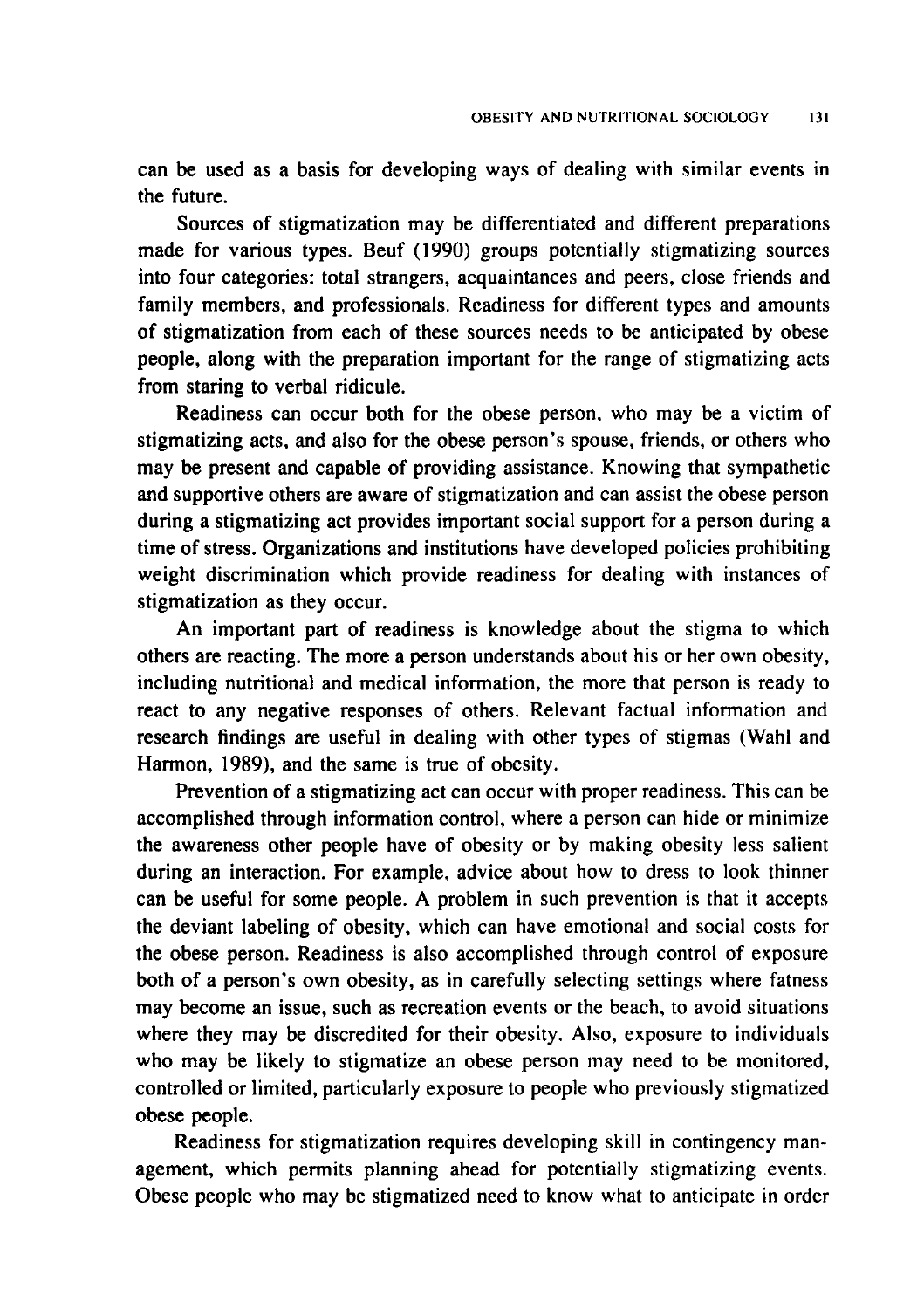to cope with or avoid stigmatization and to minimize negative consequences. These skills provide empowerment for obese people who may be stigmatized.

# Reaction

Stigmatizing acts may range from short verbal comments to major long-term events that involve severe discrimination or exclusion from important social opportunities or positions. Successful coping with such stigmatization should include a planned reaction that permits an obese person to deal with the stigmatizing event immediately and also to react in a longer-term manner.

Immediate coping with a stigmatizing action needs to be based on the capabilities and personal resources an individual has developed as a part of the readiness component of this model. Beuf (1990) developed a framework for assessing children's ability to cope with stigmatization that considers age, competency, physiological resources, psychological resources, social resources, and levels of interaction. Those who work with obese people who are stigmatized may find it useful to assess these categories in their clients. Reactions use these to diffuse tension, such as the shifting of mean-spirited comments about obesity into another frame of reference by using humor. Immediate coping with stigmatizing acts may shift the focus of the interaction away from obesity as the issue being stigmatized, in order to prevent psychological and social damage to the obese person. For example, many stigmatizing acts directed at obese individuals involve comments about the predicaments they face because of their size. Reactions to such comments can range from demonstrations that the predicament is untrue to retorts that reframe the comment in a positive light. Awareness of the common comments and metaphors used in stigmatization and discrimination against obese people can be used to develop reaction strategies and contingency strategies if immediate reactions fail.

Reactions that redeem the stigmatized person need to be prepared, including various rationale for extricating the obese person from further stigmatization. This could involve the use of medical, rather than moral, perspectives about obesity to shift the frame of reference. The definition of the situation stigmatizing obesity as badness (a moral attack on the victim as being lazy, without will power, etc.), can be shifted to the definition of obesity as an illness (a medical response potentially attributable to genetics, endocrinology, etc.), which uses the exemption of blame implied in the sick role to minimize stigmatization. However, this particular strategy is not without some costs. It continues to accept the social definition of obesity as deviant and only shifts the explanation for the deviance.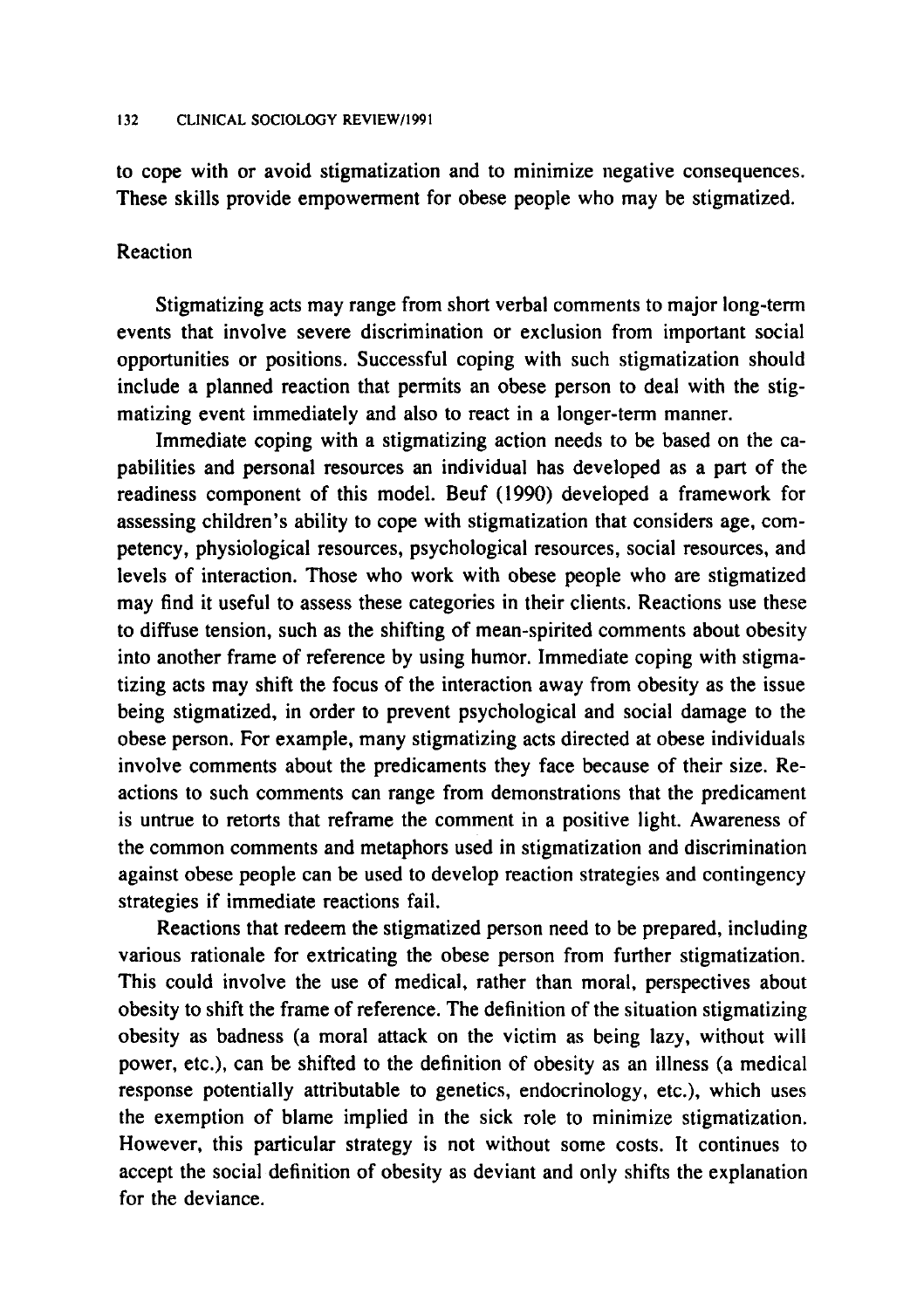Collective reactions to the stigmatization of obesity also can be developed for organizations and institutions. These can include encouragement of group norms and attitudes that promote weight acceptance and do not tolerate stigmatization and discrimination against the obese. Sometimes this can involve written policies of the organization, such as in hiring policies, although it may only require discussion and statement of values that are weight tolerant.

After immediate reaction to a stigmatizing event, longer-term reaction may also be important. This may involve extended reactions to the person or group stigmatizing an obese individual, which may be part of the same social interaction or contacts at later points in time. Longer-term reactions may be more measured, with more opportunity to change attitudes and practices of people who stigmatize the obese. Having a strategy for dealing with longer term reactions and thinking ahead about how reactions might be dealt with make them more important than immediate and transitory reactions. For example, it is more important for an obese person to have strategies to react to persistent stigmatization by coworkers than a random comment by a stranger at the beach.

Plans for longer-term reaction will vary, but certainly will include the development of empathy among individuals who stigmatize the obese, based on having them appreciate the obese person by developing the ability to assume the role of someone who is obese. Open and frank talk about obesity is often a useful reaction, demonstrating to the person doing the stigmatizing that obesity is not a taboo topic and that others can understand and appreciate the life of someone who is obese. Poignant literature may help demonstrate these issues to others (Millman, 1980; Stunkard, 1976).

#### Repair

After reacting to a stigmatizing event, a complete coping process should include repair of any problems that occurred from that specific stigmatizing act, recovery from these problems, and also reform of the conditions that led to the stigmatization. Social support can be sought by obese individuals who have been stigmatized in the usual forms (families, friends, neighbors, or organizations) plus those specific to obesity as a stigmatized condition (other dieters or associations of obese individuals).

Even if a person was ready for a stigmatizing event and reacted fairly well, they must recover from the fundamentally negative stigmatizing experience. This includes immediate restoration as well as adjustments for the future. The blow to an obese person's self-esteem from verbal comments or discriminatory acts requires entry into a psychological healing process. This can be short and personal or longer and involve others. Social support may be sought from an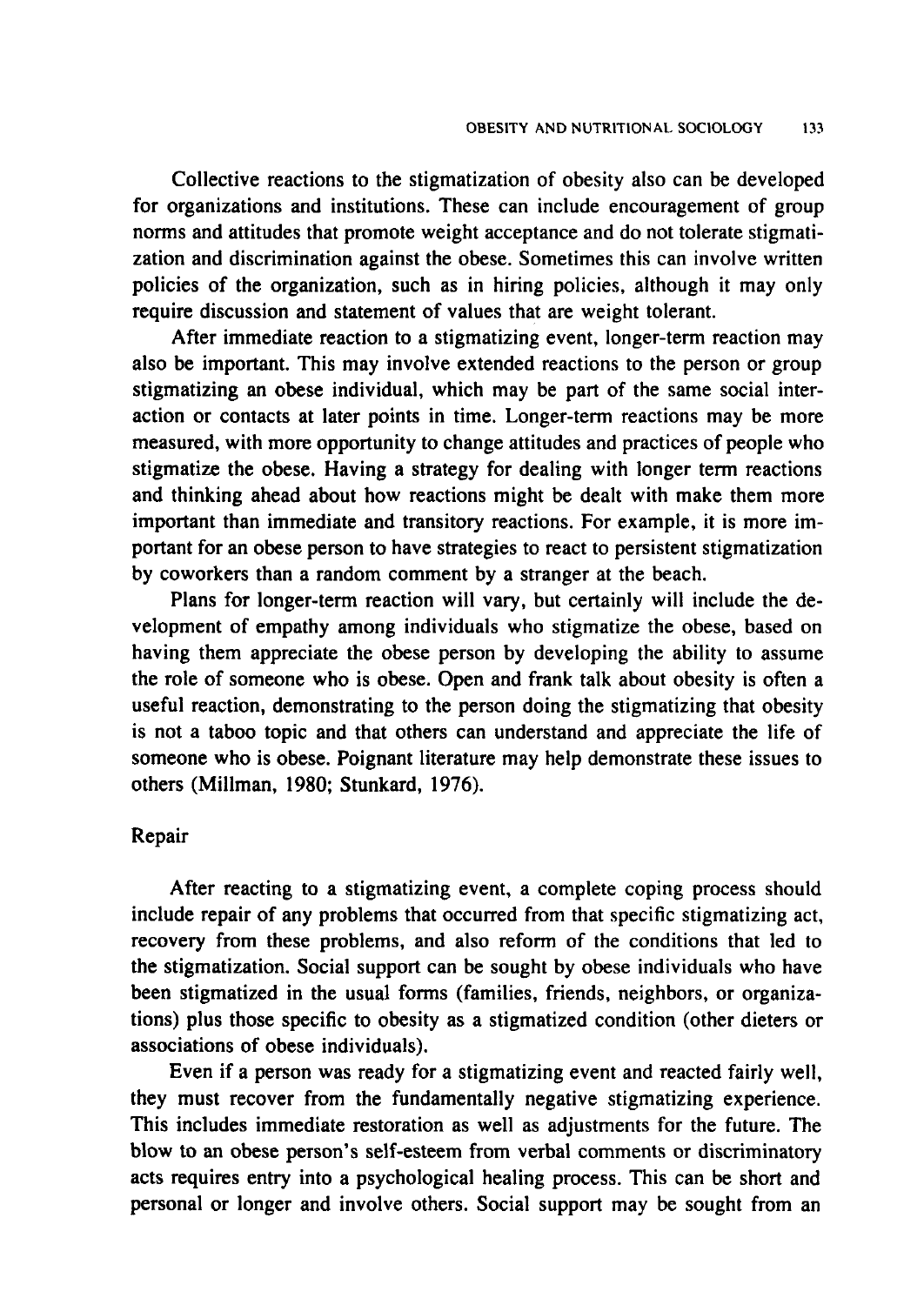empathetic partner or a group of other obese people. Allon (1975) describes how dieting groups provide the opportunity for obese people to share experiences and provide support for one another.

Repair can also involve personal adjustments for future stigmatization. This feeds back into the earlier components of this model for coping with stigmatization. Repair involves new recognition of stigmas by learning from each experience, increasing readiness for similar types of stigmatization in the future, and permitting the current reactions to be assessed and modified.

Repair occurs beyond individual adaptation. This may involve seeking restitution from people committing stigmatizing acts, and reform of people and conditions that were involved in stigmatization. These components of coping with the stigmatization of obesity go beyond specific events to larger social reforms that may prevent future stigmatization.

Restitution may be sought from individuals or collectivities that stigmatize obese people. This can involve seeking compensation through interpersonal or even legal means for damages that occurred as a result of stigmatization. A growing number of legal cases waged for victims of weight discrimination (Baker, 1984) have been decided predominantly in favor of the obese person.

Reform is the part of repair that seeks individual and societal change to lead to less stigmatization and discrimination against the obese. Individuals may be reformed by an obese person or others who recognize the problems inherent in stigmatization. This can occur through the development of empathy and provision of data about obesity using any of a number of approaches that change attitudes and values. Organizations, groups, institutions, and other collective bodies can be formally changed through legal means, policy statements, and other means, and their informal values and attitudes can be changed through discussions and presentations. A fat rights/fat pride movement has developed which has worked toward social reform about weight in society (Grossworth, 1971; Louderback, 1970; Orbach, 1984). Sociologists may assist some individuals in coping with the stigma of obesity by directing them to literature and organizations in this area. Sociologists also may make contributions to reform the stigmatization of obesity at larger levels by doing research, changing opinions and practices of influential people who deal with obese individuals, conducting classroom and public education to change sociel values, and other activities that reform social values about obesity.

Many stigmatized groups have developed organizations that attempt to overcome the stigmatization of their condition by empowering their members, fostering social change in attitudes about the stigmatized condition, and working for legal reform with respect to their problem. Obesity is no exception. Several support and reform groups exist, including the National Association to Aid Fat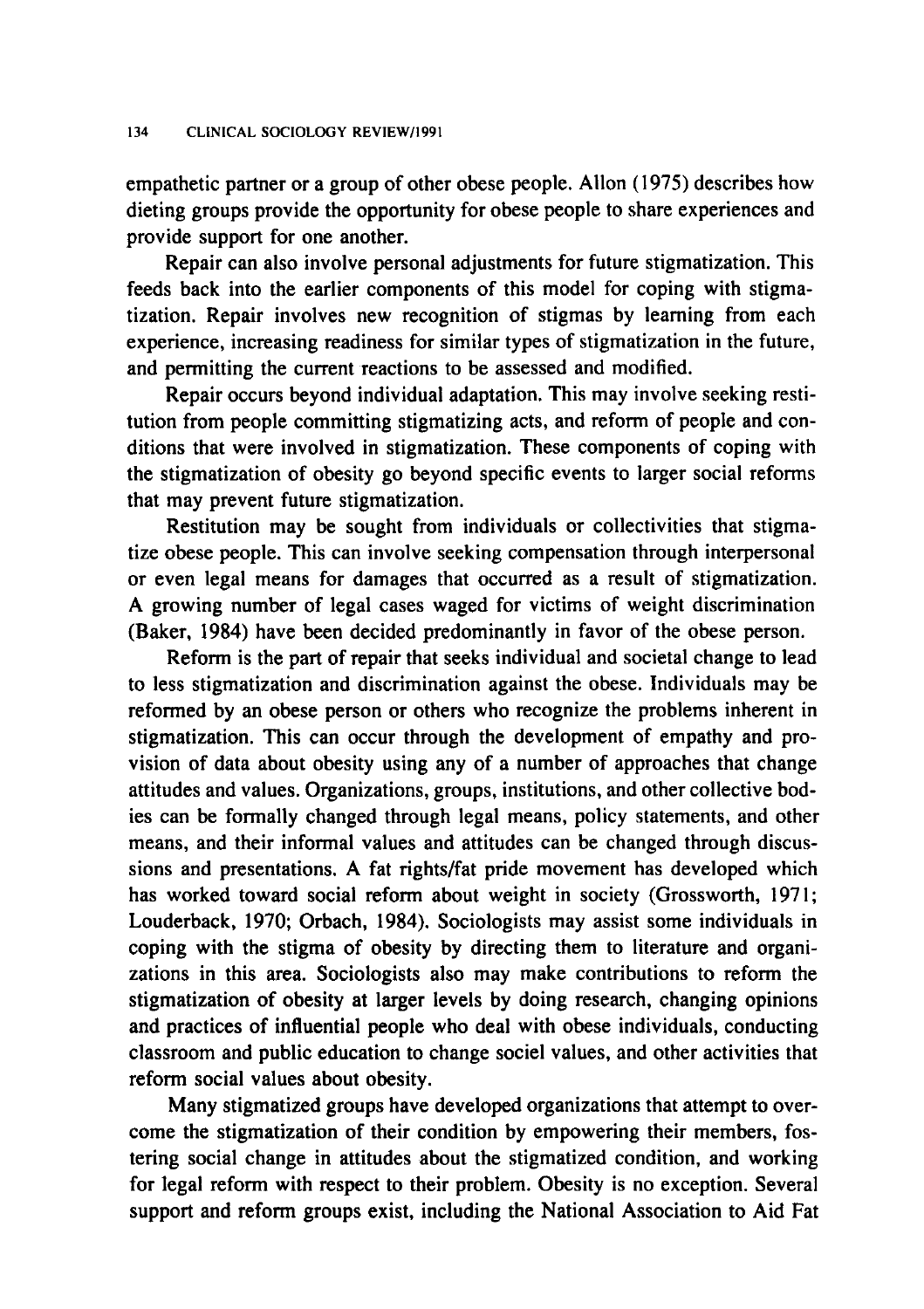Americans, Ample Opportunity, Diet/Weight Liberation, and others. Sociologists have been involved in these organizations and have contributed to their meetings and activities.

#### **Implications**

Nutritional sociologists can assist people in dealing with stigmatized conditions using a model that provides guidance in coping with stigmas. Roles that clinical sociologists have played in dealing with the stigma of obesity include counselors of individuals and families, consultants to health professionals, expert witnesses at hearings and trials, analysts in organizations, advocates of groups, societal analysts, program evaluators, educators, and documenters of the stigma associated with obesity. This diversity of activities shows the potential roles for sociologists in this area, and use of a model to frame these activities should encourage more and improved work with stigmatization in the future.

The model presented here can be applied by sociologists working on many levels. Obese people can be assisted in coping with stigmatization by working with them, and by using individual or group counseling. The stigma of an individual may extend to social units in which the person is a member, such as families (Wahl and Harmon, 1989), and the model presented here also can be used to help people stigmatized from their association with obese people cope with stigmatization. Organizations and institutions can also be guided using this model.

Clinical work on stigmatization can usefully draw on distinctions made by medical and public health practitioners among three types of prevention: primary, secondary, and tertiary. Primary prevention involves avoiding the occurrence of a problem. For the stigmatization of obesity, this could involve avoiding stigmatization by recognizing people, occasions, or settings where stigmatization is likely to occur. Secondary prevention involves identifying a problem at an early stage and intervening to change the typical negative course of the problem. For the stigmatization of obesity, this could involve being ready for stigmatization, reacting quickly, and having repair strategies mapped out. Tertiary prevention involves not letting a problem that has occurred lead to severe and long-term outcomes. For the stigmatization of obesity, this might mean the use of restoration and recovery measures to repair the consequences of stigmatizing actions by others. These examples show how the model proposed here is compatible with and can be translated into perspectives understood and used in the health professions. Sociologists who work with health professionals need to be able to mediate between sociological and medical concepts.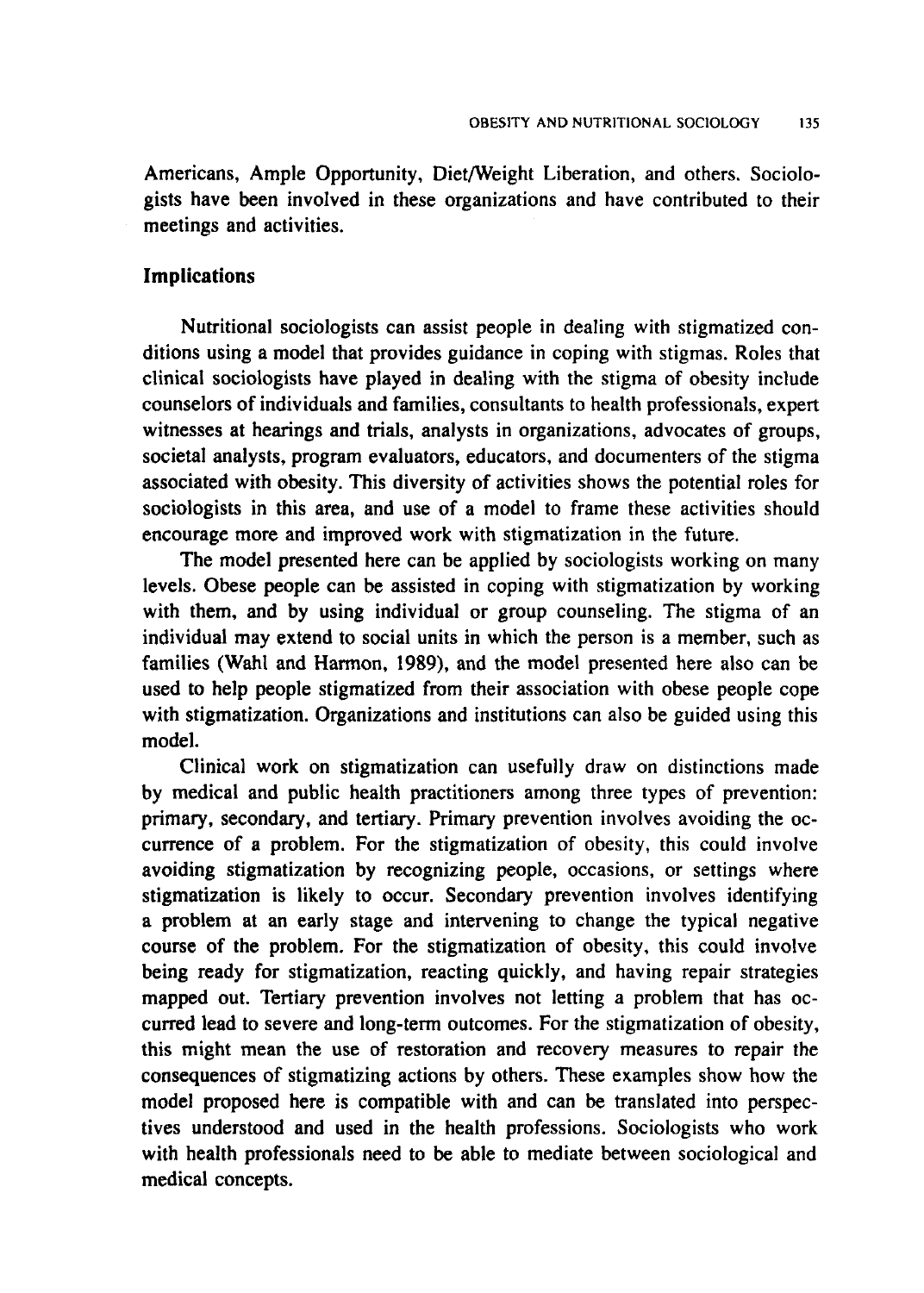#### 136 CLINICAL SOCIOLOGY REVIEW/1991

Applying a sociological perspective to the stigma of obesity can restructure the issue by showing that the problem is not only a physical issue based on the stigmatized characteristic, but also is a social problem that can be dealt with using insights and interventions from sociology. The predominant medical perspective for dealing with obesity focuses on changing the stigma by losing weight. Psychologists have largely allied themselves with the medical model by developing psychological methods to modify eating behaviors that assist people in losing weight. The orientation of psychologists dealing with obesity has been more as behavioral scientists than social scientists.

Sociologists can shift the frame of reference from changing stigmas to changing stigmatization. Their real contribution to working with obese people lies in analysis of the interpersonal and social aspects of obesity and assisting obese people in dealing with these issues. This does not negate the potential for sociological contributions to weight loss efforts, but rather points out a more unique social science contribution they can make in their practice with obese people.

Practical tools that may be useful in helping people use this four-component model include memory aids and handouts. The model presented here can be easily remembered using a "four R" mnemonic for the names of each of the components. Another potential tool is using a person's hand as a memory aid, with the thumb representing stigmas that can be opposed by touching it with each finger which represents one of the four components of the model. Finally, a straightforward table or card handout can be developed such as the one presented in Table 2. This uses direct statements that are guides to enacting each of the four components of the model.

# Table 2.

A Client Handout for a Model to Cope with Stigma

- 1. Recognize the problem of stigma
	- Be aware that stigmatization exists
	- Understand how it may affect you
- 2. Ready yourself for stigmatizing situations
	- Anticipate where you may be stigmatized
	- Prepare yourself for potential stigmatization
- 3. React appropriately to stigmatization
	- Deal with stigmatization
	- Minimize any problems stigmatization may cause
- 4. Repair any problems stigmatizing may cause
	- Heal yourself from any problems and injuries
	- Work to prevent future stigmatization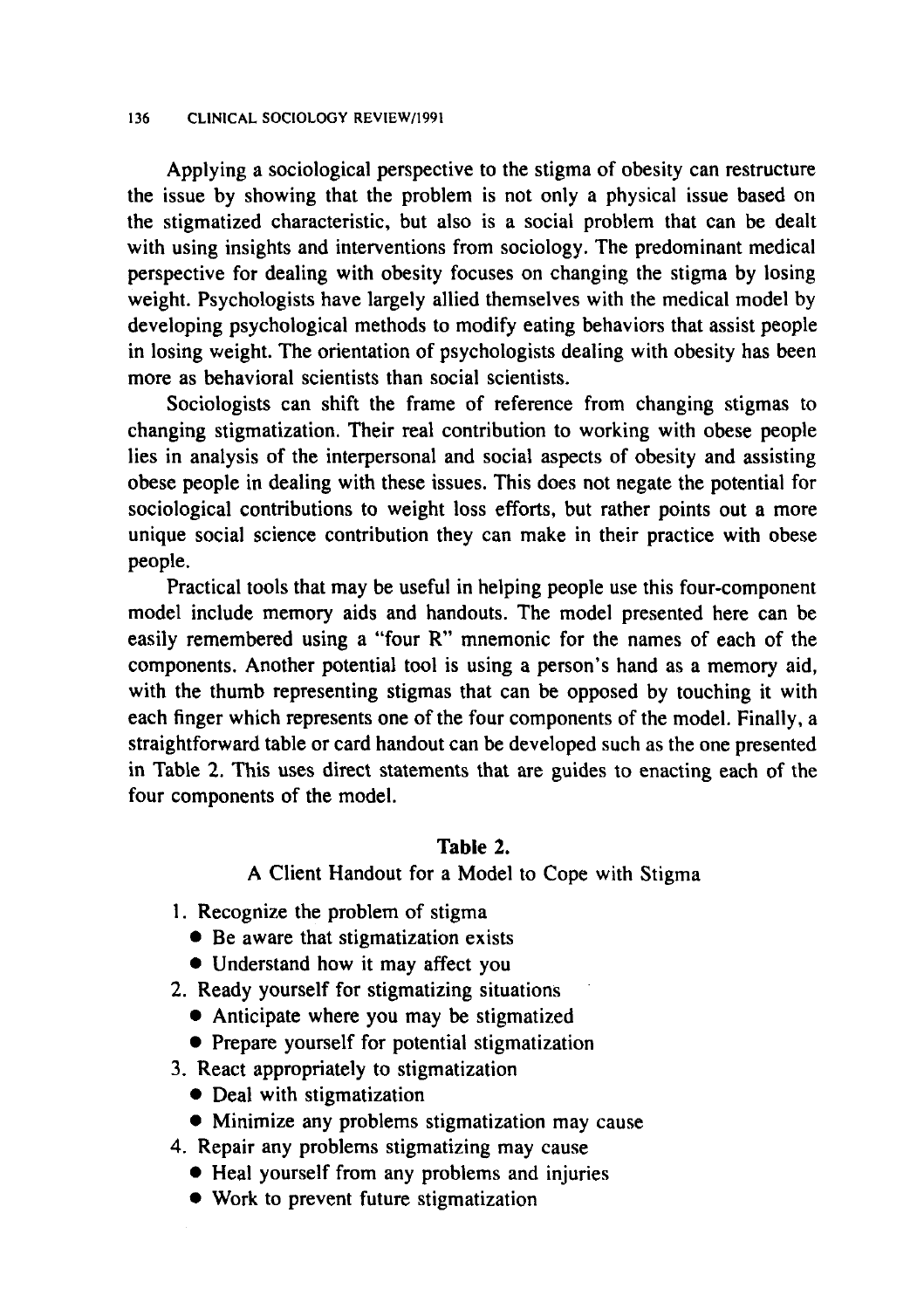The model presented here could also be used for other stigmatized conditions ranging from AIDS to various disabilities. Application to other conditions would need modification, but the basic framework and many specific strategies may be directly transferable. Information gleaned from other applications may be useful in modifying the model to make it more useful for application to obesity.

Sociological practice includes many opportunities for involvement with obesity and other stigmatized conditions. The extensive weight-loss industry and strong cultural emphasis on nutrition demonstrate interest in the topic. Sociologists can apply their unique theoretical perspectives to make contributions that help people deal with obesity and other stigmas, and should increase their efforts in that area.

# **REFERENCES**

| Abion, J.   |                                                                                      |
|-------------|--------------------------------------------------------------------------------------|
| 1981        | Stigmatized health conditions. Social Science and Medicine 15b:5-9.                  |
|             | Ainlay, S. C., G. Becker, and L. M. Coleman                                          |
| 1986        | The Dilemma of Difference: A Multidisciplinary View of Stigma. New York: Plenum.     |
| Allon, N.   |                                                                                      |
| 1973а       | Group dieting rituals. Transaction/Society 10(2):36-42.                              |
| 1973b       | The stigma of overweight in everyday life. Pp. 83–102 in G. A. Bray (ed.), Obe-      |
|             | sity in Perspective. Fogarty International Series in Preventive Medicine, 2, Part 2. |
|             | Washington, D.C.: U.S. Government Printing Office.                                   |
| 1975        | Latent social services in group dieting. Social Problems 23(1):56-69.                |
| 1979a       | Group dieting. Pp. 29–81 in N. Allon (ed.), Urban Lifestyles. Dubuque, Iowa:         |
|             | William. C. Brown.                                                                   |
| 1979b       | Self perceptions of the stigma of overweight in relationship to weight losing pat-   |
|             | terns. American Journal of Clinical Nutrition 32:470-80.                             |
| 1981        | The stigma of overweight in everyday life. Pp. 130-74 in B. J. Wolman (ed.),         |
|             | Psychological Aspects of Obesity: A Handbook. New York: Van Nostrand Reinhold        |
|             | Company.                                                                             |
| Baker, J.   |                                                                                      |
| 1984        | The Rehabilitation Act of 1973: Protection for victims of weight discrimination?     |
|             | UCLA Law Review 29:947-71.                                                           |
|             | Benson, P. L., D. Severs, J. Tatgenhorst, and N. Loddengaard                         |
| 1980        | The social costs of obesity: A non-reactive field study. Social Behavior and Per-    |
|             | sonality 8(1):91-96.                                                                 |
| Beuf, A. H. |                                                                                      |
| 1990        | Beauty Is the Beast: Appearance-Impaired Children in America. Philadelphia: Uni-     |
|             | versity of Pennsylvania Press, 1990.                                                 |
|             |                                                                                      |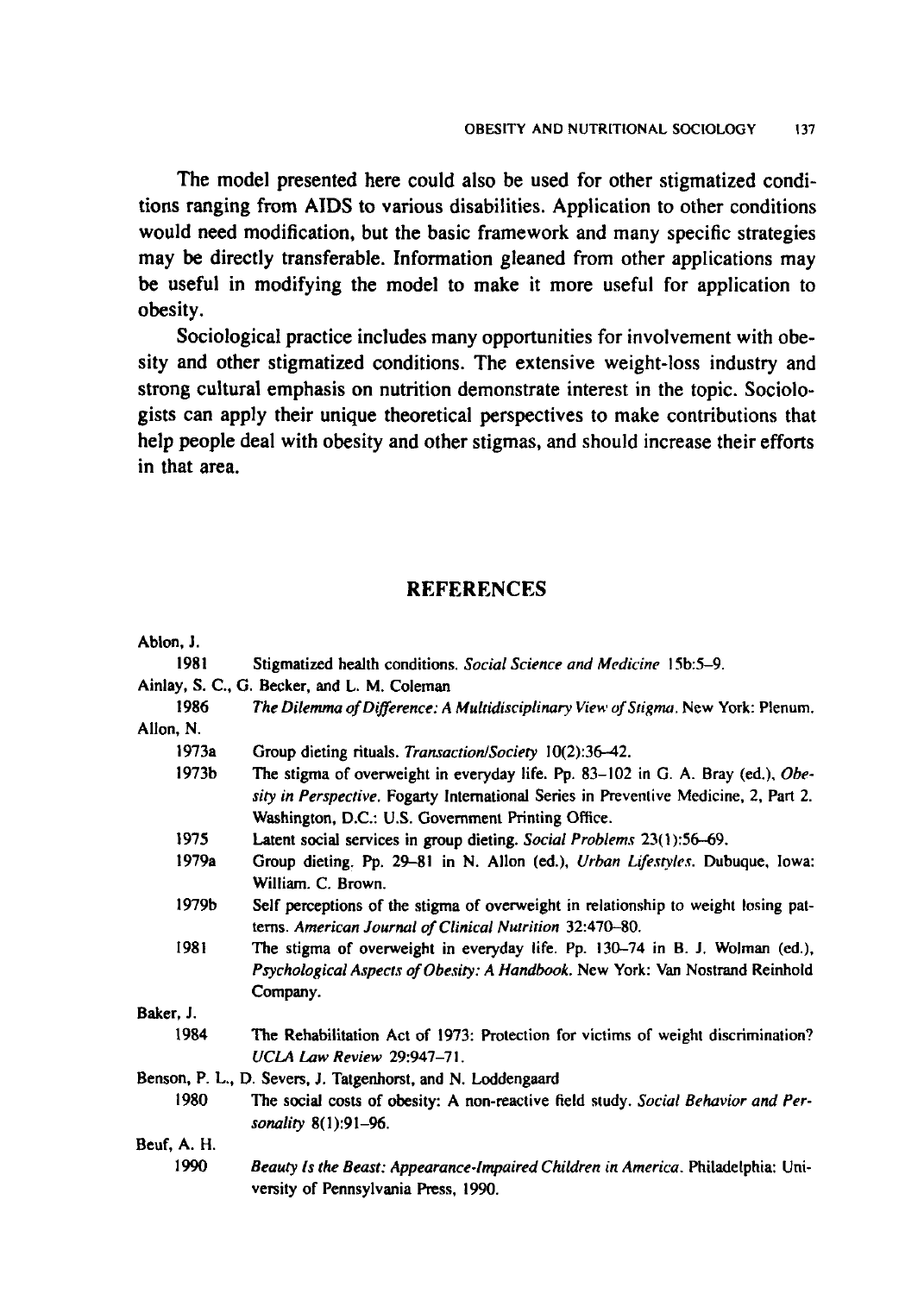# 138 CLINICAL SOCIOLOGY REVIEW/1991

|                             | Blumberg, P., and L. P. Mellis                                                                       |
|-----------------------------|------------------------------------------------------------------------------------------------------|
| 1985                        | Medical students' attitudes towards the obese and morbidly obese. International                      |
|                             | Journal of Eating Disorders 4(2):169-75.                                                             |
| Boutte, M. I.               |                                                                                                      |
| 1987                        | The stumbling disease: A case study of stigma among Azorean-Portuguese. Social                       |
|                             | Science and Medicine 24:209-17.                                                                      |
|                             | Brotman, A. W., T. A. Stern, and D. B. Herzog                                                        |
| 1984                        | Emotional reactions of house officers to patients with anorexia nervosa, diabetes,                   |
|                             | and obesity. International Journal of Eating Disorders 3(4):71-77.                                   |
| Brown, P. J., and M. Konner |                                                                                                      |
| 1987                        |                                                                                                      |
|                             | An anthropological perspective on obesity. Annals of the New York Academy of<br>Sciences 499:29-46.  |
| Cahnman, W. J.              |                                                                                                      |
| 1968                        | The stigma of obesity. Sociological Quarterly 9:283-99.                                              |
| Canning, H., and Mayer, J.  |                                                                                                      |
| 1966                        | Obesity-Its possible effect on college acceptance. New England Journal of Med-<br>icine 275:1172-74. |
| DeJong, W.                  |                                                                                                      |
| 1980                        | The stigma of obesity: Consequences of naive assumptions concerning the causes                       |
|                             | of physical deviance. Journal of Health and Social Behavior 21:75-87.                                |
| Goffman, E.                 |                                                                                                      |
| 1963                        | Stigma: Notes on the Management of Spoiled Identity. Englewood Cliffs, N.J.:<br>Prentice Hall.       |
|                             | Goodman, N., S. M. Dombusch, S. A. Richardson, and A. H. Hastorf                                     |
| 1963                        | Variant reactions to physical disabilities. American Sociological Review 28:429-35.                  |
|                             | Gramling, R. and J. C. Forsyth                                                                       |
| 1987                        | Exploiting stigma. Sociological Forum 2:401-15.                                                      |
| Grossworth, M.              |                                                                                                      |
| 1971                        | Fat Pride. New York: Jarrow Press.                                                                   |
| Gussow, Z., and G. S. Tracy |                                                                                                      |
| 1968                        | Status, ideology, and adaptation to stigmatized illness: A study of leprosy. Human                   |
|                             | Organization 27:316-25.                                                                              |
|                             | Harris, M. B., B. J. Harris, and S. Bochner                                                          |
| 1982                        | Fat, four-eyed, and female: Stereotypes of obesity, glasses, and gender. Journal of                  |
|                             | Applied Social Psychology 12:503-16.                                                                 |
|                             | Herek, G. M., and E. K. Glunt                                                                        |
| 1988                        |                                                                                                      |
|                             | An epidemic of stigma: Public reactions to AIDS. American Psychologist 43:886-<br>91.                |
|                             | Herman, C. P., M. P. Zanna, and E. T. Higgins                                                        |
| 1986                        | Physical Appearance, Stigma and Social Behavior. Hillsdale, N.J.: Lawrence                           |
|                             | Earlbaum.                                                                                            |
| Hilbert, R. A.              |                                                                                                      |
| 1984                        | The acural dimensions of chronic pain: Flawed reality construction and the problem                   |
|                             | of meaning. Social Problems 31:365-78.                                                               |
| Hiller, D. V.               |                                                                                                      |
| 1981                        | The salience of overweight in personality characterization. Journal of Personality<br>108:233-40.    |
|                             |                                                                                                      |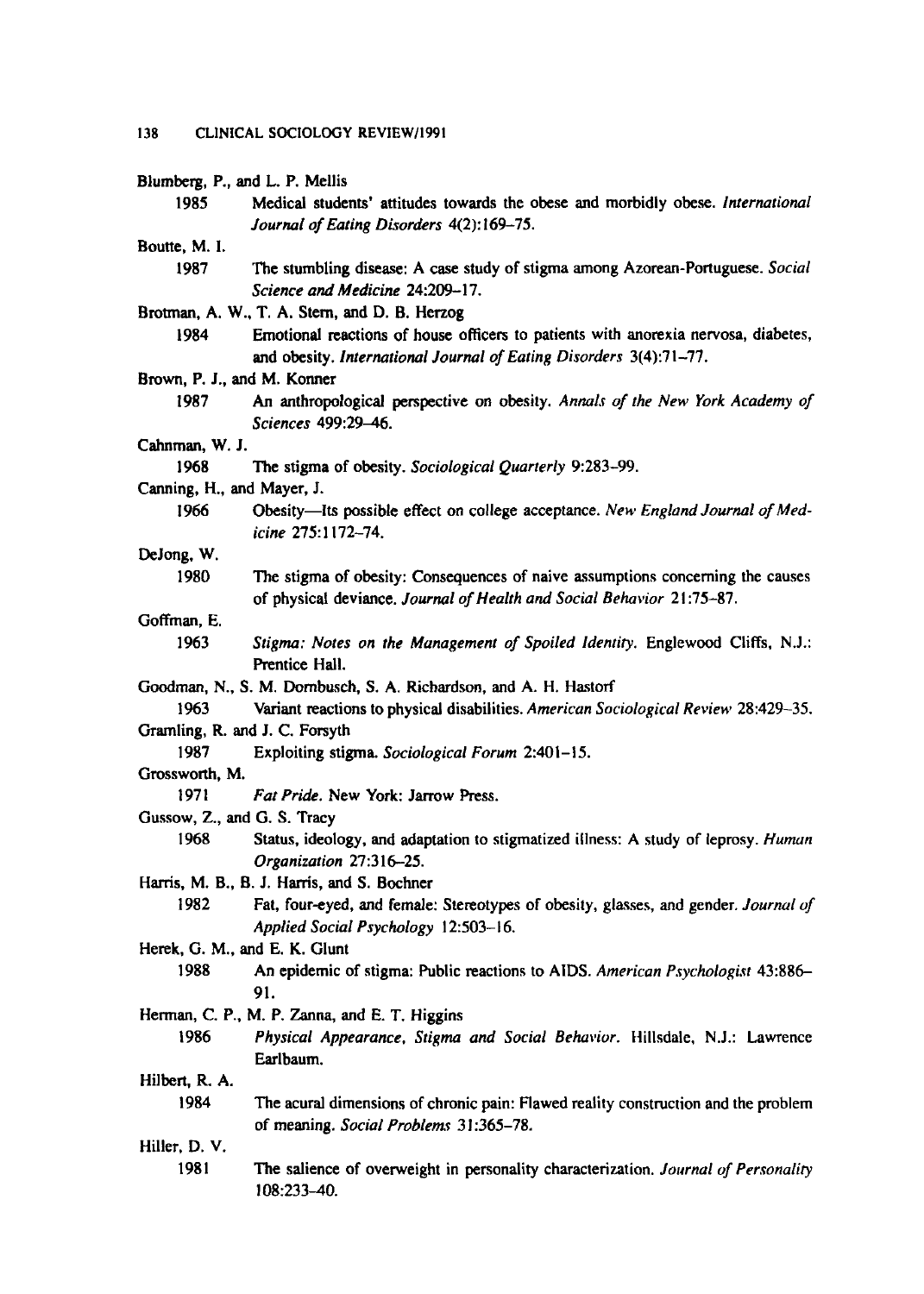|                                | Hinkle, L. E., L. H. Whitney, E. W. Lehman, J. Dunn, B. Benjamin, R. King, A. Plakun, and                                                           |
|--------------------------------|-----------------------------------------------------------------------------------------------------------------------------------------------------|
| 1968                           | <b>B.</b> Flehinger                                                                                                                                 |
|                                | Occupation, education, and coronary heart disease. Science 161:238-46.                                                                              |
|                                | Jarvie, G. J., B. Lahey, W. Graziano, and E. Framer                                                                                                 |
| 1983                           | Childhood obesity and social stigma: What we do and what we don't know. De-<br>velopmental Review 3:237-73.                                         |
|                                | Jones, E. F., A. Farina, A. H. Hastorf, H. Markus, D. T. Miller, and R. A. Scott                                                                    |
| 1984                           | Social Stigma: The Psychology of Marked Relationships. New York: W. Freeman.                                                                        |
| Kalisch, B. J.                 |                                                                                                                                                     |
| 1972                           | The stigma of obesity. American Journal of Nursing 72:1124-27.                                                                                      |
| Kaplan, S. P.                  |                                                                                                                                                     |
| 1982                           | Attitudes of professionals toward the obese. Obesity and Bariatric Medicine                                                                         |
|                                | $11(2):32-33.$                                                                                                                                      |
| Kaplan, S. P., and K. Thomas   |                                                                                                                                                     |
| 1981                           | Rehabilitation counseling students perceptions of obese clients. Rehabilitation<br>Counseling Bulletin 25:106.                                      |
| Karris, L.                     |                                                                                                                                                     |
| 1977                           | Prejudice against obese renters. Journal of Social Psychology 101:159-60.                                                                           |
| Larkin, J. C., and H. A. Pines |                                                                                                                                                     |
| 1979                           | No fat persons need apply: Experimental studies of the overweight stereotype and<br>hiring preference. Sociology of Work and Occupations 13:379-85. |
| Laslett, B., and C.A.B. Warren |                                                                                                                                                     |
| 1975                           | Losing weight: The organizational promotion of behavior change. Social Problems<br>23:69.                                                           |
| Louderback, L.                 |                                                                                                                                                     |
| 1970                           | Fat Power. New York: Hawthorne Books.                                                                                                               |
|                                | Maddox, G. L., K. Back, and V. Liderman                                                                                                             |
| 1968                           | Overweight as social deviance and disability. Journal of Health and Social Behavior<br>$9:287 - 98.$                                                |
|                                | Maddox, G. L., and V. Liederman                                                                                                                     |
| 1969                           | Overweight as a social disability with medical complications. Journal of Medical<br>Education 44:214-20.                                            |
|                                | Maiman, L. A., V. L. Wang, M. H. Becker, J. Finlay, and M. Simonson                                                                                 |
| 1979                           | Attitudes toward obesity and the obese among professionals. Journal of the Amer-<br>ican Dietetic Association 74:331-36.                            |
| Matusewitch, E.                |                                                                                                                                                     |
| 1983                           | Employment discrimination against the overweight. Personnel Journal 62:446-50.                                                                      |
| McClean, R. A., and M. Moon    |                                                                                                                                                     |
| 1980                           | Health, obesity and earnings. American Journal of Public Health 70(9):1006-9.                                                                       |
| Millman, M.                    |                                                                                                                                                     |
| 1980                           | Such a Pretty Face: Being Fat in America. New York: W. W. Norton.                                                                                   |
| Murcott, A. (ed.)              |                                                                                                                                                     |
| 1983                           | The Sociology of Food and Eating. Hants, England: Glower House.                                                                                     |
| Murcott, A.                    |                                                                                                                                                     |
| 1988                           | Sociological and social anthropological approaches to food and eating. World<br>Review of Nutrition and Dietetics 55:1-40.                          |
| Najman, J.M., and C. Monroe    |                                                                                                                                                     |
| 1982                           | Patient characteristics negatively stereotyped by doctors. Social Science and Med-<br>icine 16:1781-89.                                             |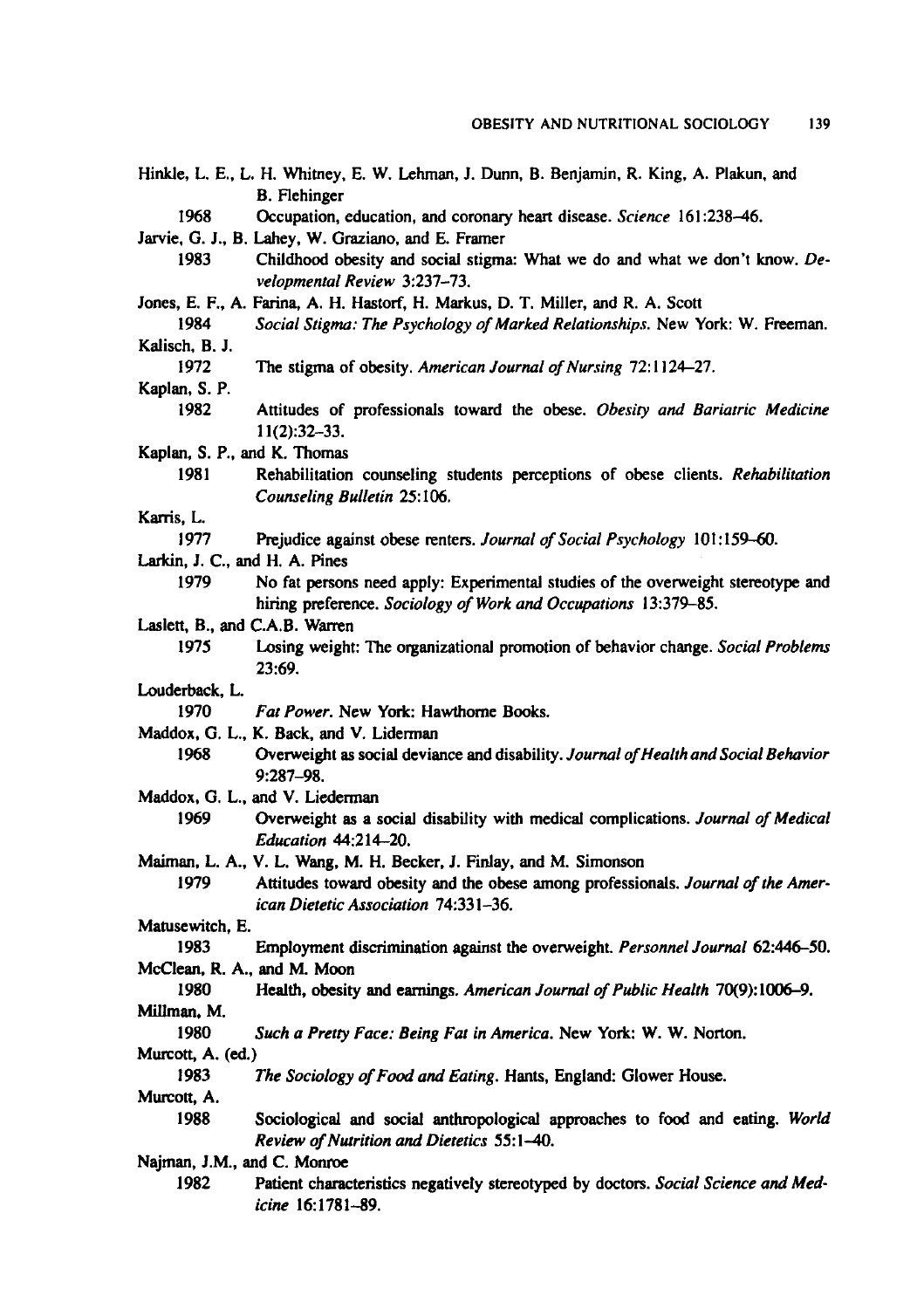#### 140 CLINICAL SOCIOLOGY REVIEW/1991

| Orbach, S.                      |                                                                                                                                                                               |
|---------------------------------|-------------------------------------------------------------------------------------------------------------------------------------------------------------------------------|
| 1984                            | Fat is a Feminist Issue. London: Hamlyn.                                                                                                                                      |
|                                 | Price, J. H., S. M. Desmond, R. A. Krol, F. F. Snyder, and J. K. O'Connell                                                                                                    |
| 1987                            | Family practice physicians' beliefs, attitudes and practices regarding obesity. Amer-                                                                                         |
|                                 | ican Journal of Preventive Medicine 3(6):339-45.                                                                                                                              |
|                                 | Richardson, S. A., N. Goodman, A. H. Hastorf, and S. M. Dornbusch                                                                                                             |
| 1961                            | Cultural uniformity in reaction to physical disabilities. American Sociological Re-<br>view 26:241-47.                                                                        |
| Ritenbaugh, C.                  |                                                                                                                                                                               |
| 1982                            | Obesity as a culture-bound syndrome. Culture, Medicine and Psychiatry 6:347-61.                                                                                               |
|                                 | Siegelman, C. K., T. E. Miller, and L. A. Whitworth                                                                                                                           |
| 1986                            | The early development of stigmatizing reactions to physical differences. Journal                                                                                              |
|                                 | of Applied Developmental Psychology 7:17-32.                                                                                                                                  |
| Schneider, J. and P. Contrad    |                                                                                                                                                                               |
| 1983                            | Having Epilepsy. Philadelphia: Temple University Press.                                                                                                                       |
| Sobal, J.                       |                                                                                                                                                                               |
| 1984a                           | Group dieting, the stigma of obesity, and overweight adolescents: Contributions of<br>Natalie Allon to the sociology of obesity. Marriage and Family Review<br>$7(1/2):9-20.$ |
| 1984b                           | Marriage, obesity and dieting. Marriage and Family Review 7(1/2):115-40.                                                                                                      |
| Sobal, J., and C. Cassidy       |                                                                                                                                                                               |
| 1987                            | Dieting foods: Conceptualizations and explanations. Ecology of Food and Nutrition<br>$20(2):89 - 96.$                                                                         |
| 1990                            | University students' perceptions of fattening and dieting foods in relationship to<br>the four food groups. Nutrition Research 10:145-54.                                     |
| Sobal, J., and H. L. Muncie     |                                                                                                                                                                               |
| 1990                            | Obesity, Pp. 1241-49 in R. E. Rakel (ed.), Textbook of Family Practice, Philadel-<br>phia: W. B. Saunders Co.                                                                 |
| Sobal, J., and A. J. Stunkard   |                                                                                                                                                                               |
| 1990                            | Socioeconomic status and obesity: A review of the literature. <i>Psychological Bulletin</i><br>105(2):260-75.                                                                 |
| Straus, Robert                  |                                                                                                                                                                               |
| 1957                            | The nature and status of medical sociology. American Sociological Review<br>$22:200 - 4.$                                                                                     |
| Stunkard, A.J.                  |                                                                                                                                                                               |
| 1976                            | The Pain of Obesity. Palo Alto, Calif: Bull Publishing Company.                                                                                                               |
| Sussman, M. B.                  |                                                                                                                                                                               |
| 1956a                           | Psycho-social correlates of obesity: Failure of the calorie collectors. Journal of the<br>American Dietetic Association 32:423-28.                                            |
| Sussman, M. B.                  |                                                                                                                                                                               |
| 1956b                           | The calorie collectors: A study of spontaneous group formation, collapse and re-<br>construction. Social Forces 34:351-56.                                                    |
| Tobias, A. L., and J. B. Gordon |                                                                                                                                                                               |
| 1980                            | Social consequences of obesity. Journal of the American Diabetic Association<br>76:338-42.                                                                                    |
| Wahl, O. F., and C. R. Harmon   |                                                                                                                                                                               |
| 1989                            | Family views of stigma. Schizophrenia Bulletin 15:131-39.                                                                                                                     |